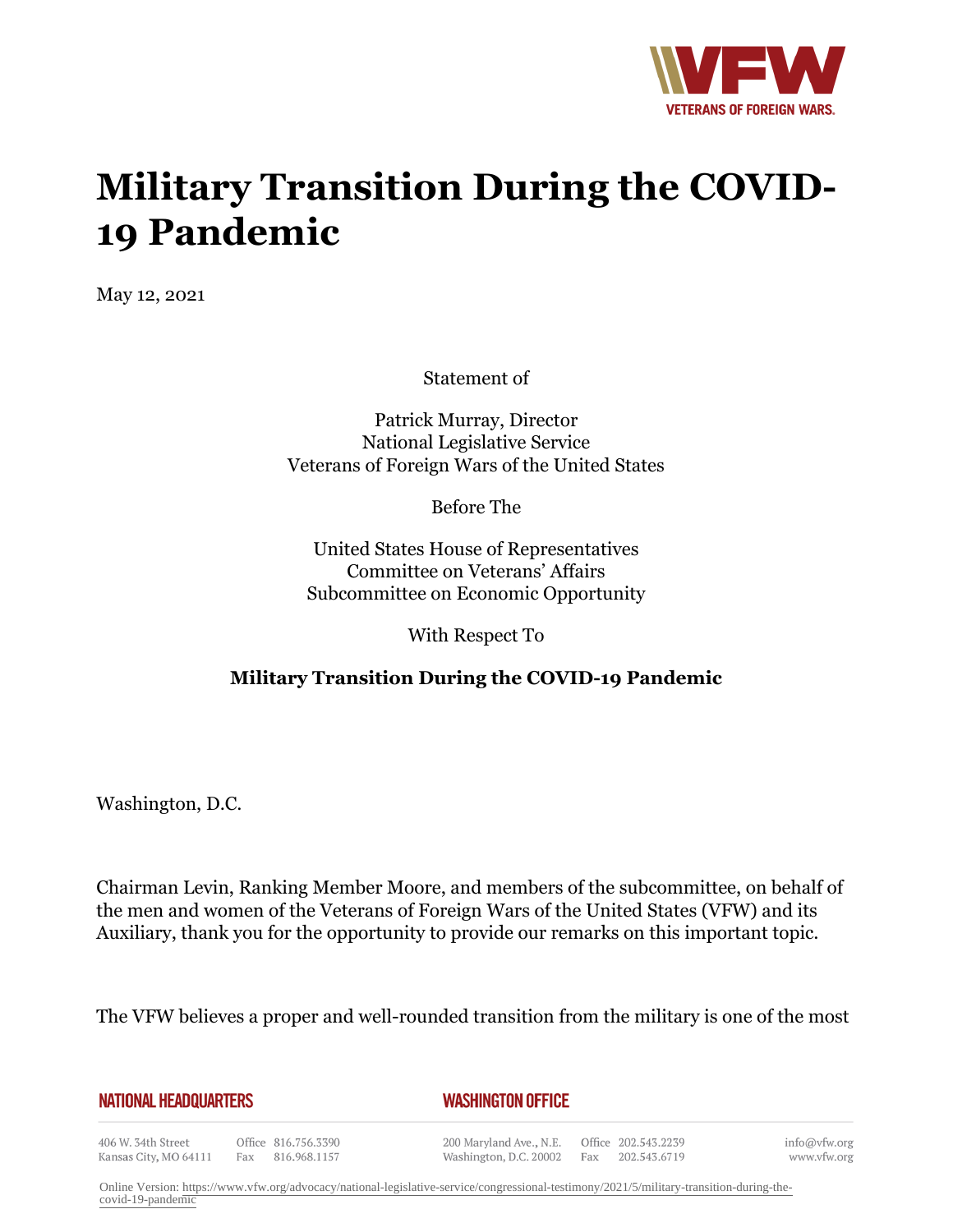important things our service members need in order to ease back into our society with minimal hardships. To that extent, the VFW places great emphasis on ensuring transitioning service members (TSMs) receive the best counseling and mentorship before they leave military service. Veterans who make smooth transitions by properly utilizing the tools and programs available will face less uncertainty regarding their moves from military to civilian life.

Today's military has faced almost two decades of continuous war, and this extended time of conflict has shaped the experiences of all men and women who have worn the uniform defending our country. This experience of heightened conflict makes transitioning to the civilian world that much more important. Only a small percentage of Americans serve their country in the armed forces, so transitioning back to the civilian world after military service can bring its own set of trials and tribulations.

Transitioning service members face many hardships including unemployment, financial difficulty, lack of purpose, separation anxiety, and many unknowns. There have been programs set in place to ease the hardship of this change. The VFW believes these programs are paramount in easing service members out of military life and into the civilian world. The VFW views transition programs such as the Transition Assistance Program (TAP) and Soldier For Life as key stepping stones. The information provided to service members on Department of Veterans Affairs (VA) benefits, financial management, higher education, and entrepreneurship is invaluable.

We are glad to see the five-day TAP classes were restructured within the past few years, and we are eager to see what benefits the more efficient method of information delivery will bring. However, there were many other important provisions to reform overall transition that were left unfinished at the end of the 116th Congress, such as providing grants to organizations specializing in transition services, connecting transitioning service members with resources in their communities, and including accredited service officers in the formal TAP curriculum. Such provisions would ensure veterans can succeed after leaving military service. The VFW urges Congress to introduce legislation that would ensure accredited service officers are included in the formal TAP curriculum.

The VFW's accredited service officers have been a resource for transitioning service members since 2001, and continue to provide assistance to these men and women during this difficult time of change. We provide pre-discharge claims representation at 24 bases around the country, and are available for transitioning service members at the same time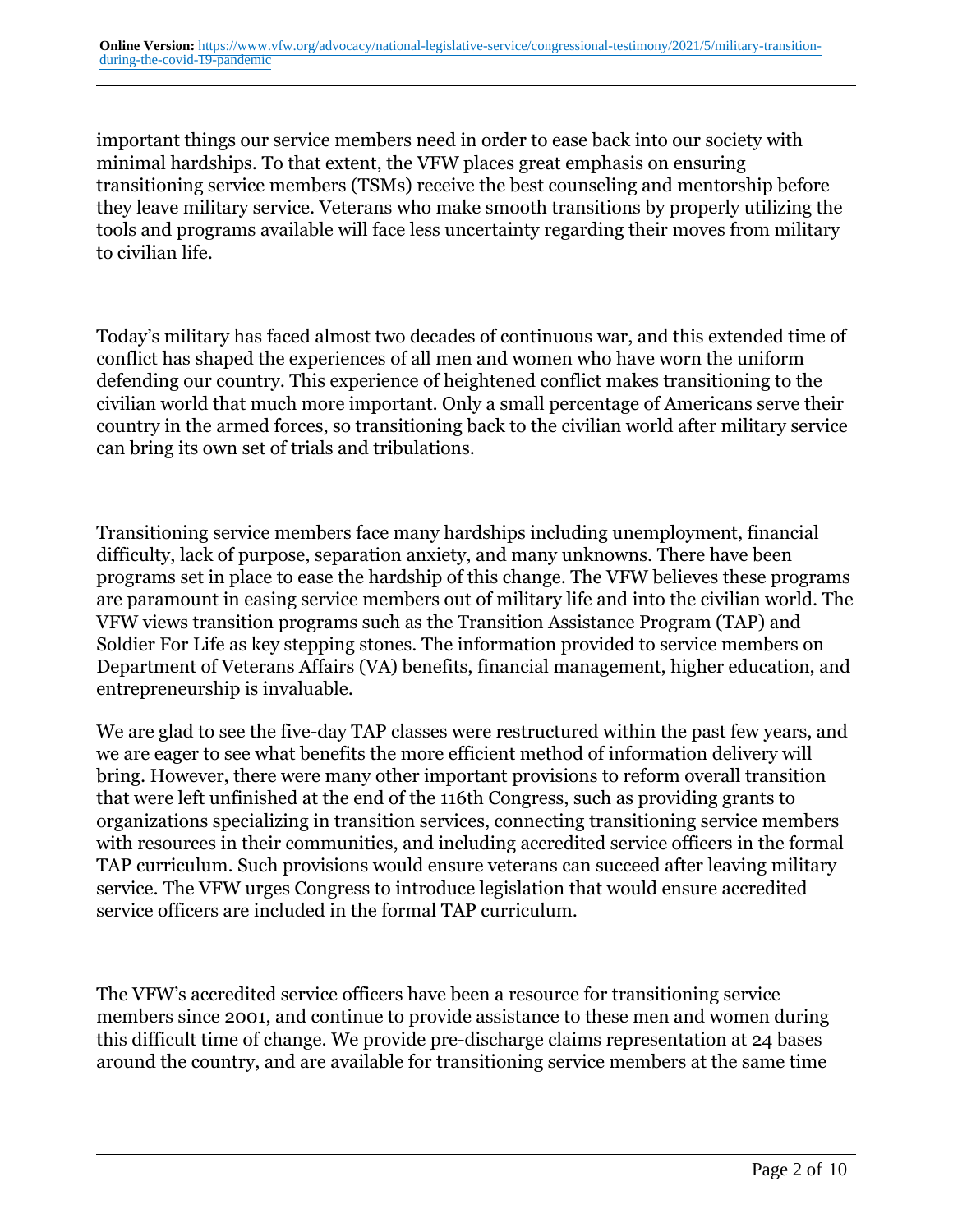they receive their training in TAP. While the primary role for the VFW staff in the Benefits Delivery at Discharge (BDD) program is to help service members navigate their VA disability claims, they are also able to assist with many other benefits and available opportunities.

Each person our BDD representatives work with is asked to complete a survey detailing their experiences throughout the transition process. From March 2020-February 2021, the VFW collected 1,100 surveys from the service members, families, and veterans we served at our BDD sites. Some of the data were expected considering the unprecedented changes due to COVID-19, but other numbers suggested there is still a lot of improvement needed within TAP regardless of the pandemic situation.

While there was a slight improvement regarding the timely attendance of TAP, forty percent of service members are still not attending TAP classes at least six months prior to separation. Additionally, we were surprised to see almost sixty percent reported not participating in any of the three specific tracks that were made mandatory as part of the formal curriculum last year. Changes over the past years have been signed into law in order to improve the transition of service members. The VFW is greatly concerned some of these new mandates are not being adhered to.

Our BDD representatives offer guidance and information for many different transition opportunities that may not be covered in the TAP classes. Our representatives are trained in education, employment, and financial management opportunities, and can be additional resources to the ones offered during TAP classes. Service members who utilize additional resources such as BDD representatives are likely to face fewer unknown hurdles during transition.

Though the BDD program is critical to post-military success for many veterans, the VFW remains concerned that VA's decision to compress the time in which a transitioning service member may file a BDD claim remains problematic. Prior to 2017, transitioning service members could file BDD claims between 180-60 days before they leave the military. Service members with fewer than 60 days could file claims through the Quick Start program.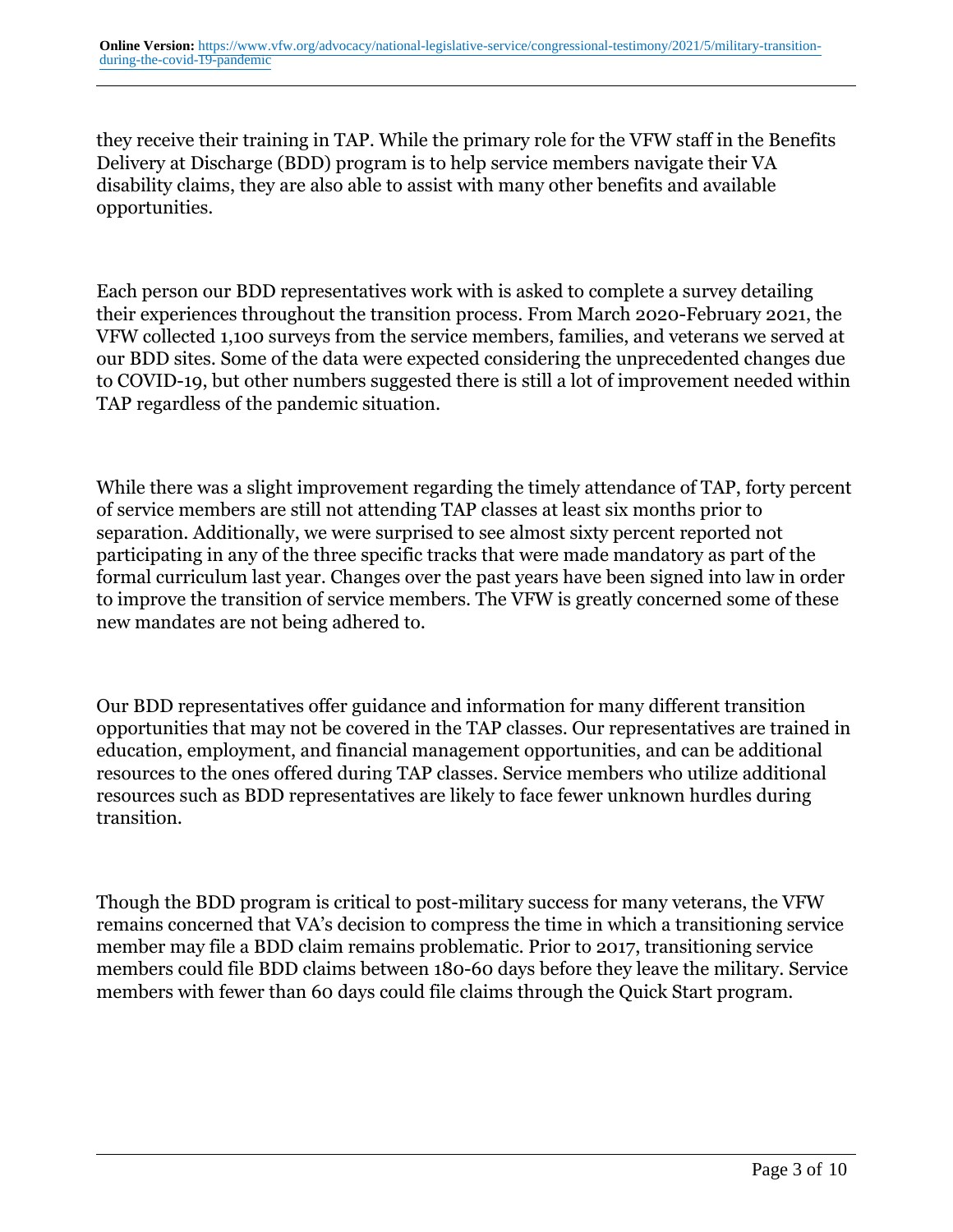In 2017, VA arbitrarily moved the goalposts back for BDD, allowing service members to file only between 180-90 days and eliminating the Quick Start program altogether. In the years since this policy was changed, the VFW has seen problems in delivering benefits for transitioning service members. First, some service members, particularly those who work in high-intensity military occupations, have trouble meeting this timeline due to the constraints of their jobs. A 90-day window also creates compliance issues with military treatment facilities in furnishing service members with their full health records in a timely manner to satisfy the requirements of the BDD program.

These hurdles have only been exacerbated by the sunset of the Quick Start program. While it remains true that service members can still technically file regular claims before separation, many times VA intake sites on military installations turn these BDD-excluded claims away, or VA fails to act on them in a timely manner due to a future effective date showing in VA's Veterans Benefits Management System (VBMS). For many BDD-excluded claimants, the VFW's cadre of service officers must deliberately hunt down their claims in VBMS, then work with the VA regional office of jurisdiction to jump-start the claim. Though the veteran loses no benefits because of this bureaucratic hurdle, it can significantly delay the delivery of benefits until long after a veteran has transitioned.

These changes were an unnecessary step backward for VA all in the name of efficiency on paper. However, these reported efficiencies come at the expense of transitioning service members' needs. The VFW urges Congress to direct VA to revert to the old parameters of its BDD program and to reinstitute Quick Start so that VA can once again ensure transitioning service members have a smooth experience accessing their earned VA benefits.

The VFW is also interested in improving private sector and civilian credentialing for certain military occupational specialties. Many service members leave active duty to pursue employment in the same vocations for which they were trained during military service. Unfortunately, this is not usually possible because military training does not align with state-issued professional licenses or trade association credentials. Therefore, it is necessary to explore solutions to ensure that service members receive relevant credentials while on active duty and seamlessly apply for a professional license after they transition from military service.

Research has shown that veterans who hold certificates and certifications generally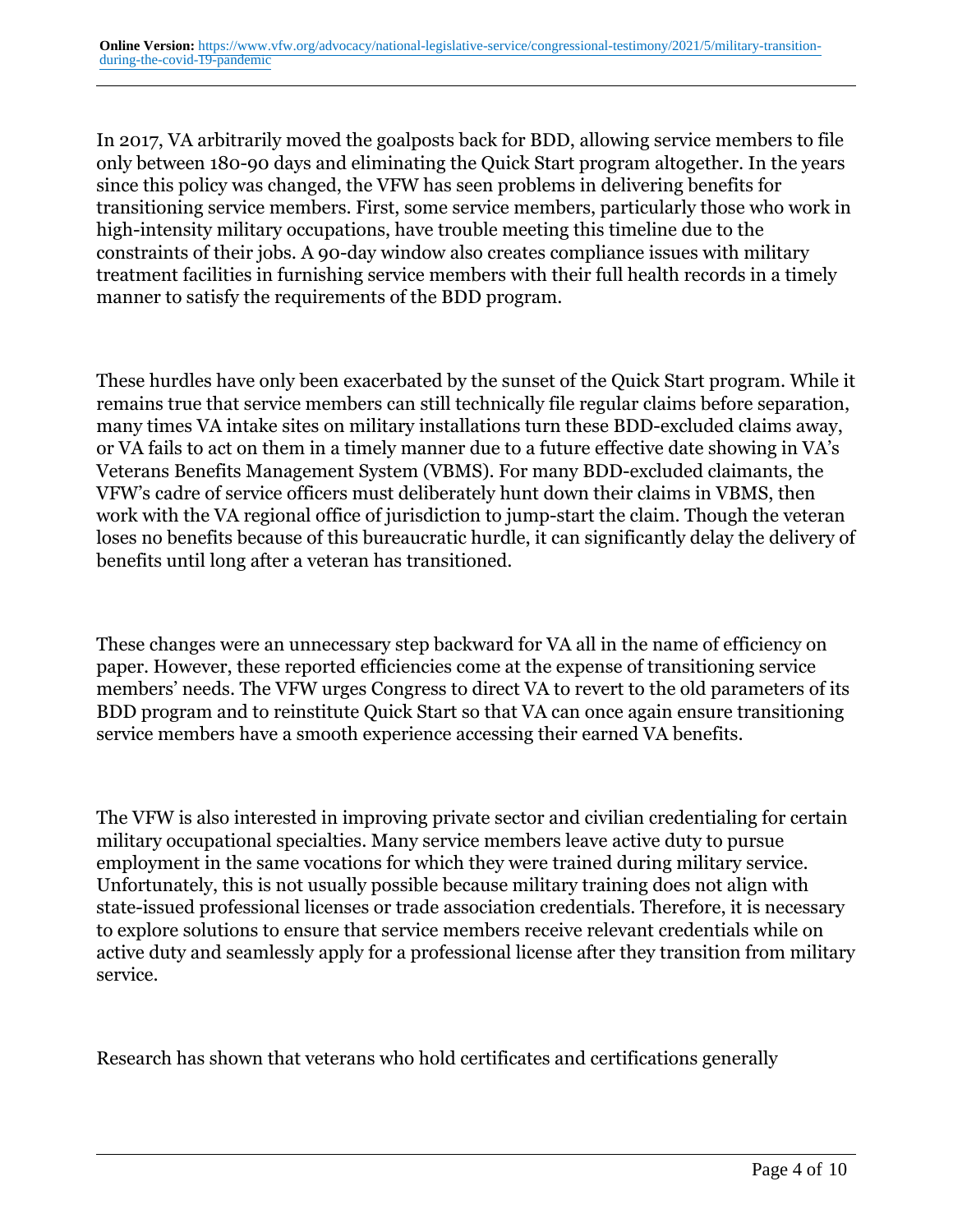receive higher wages than veterans without certificates or certifications, but they often face challenges in translating their military experience to civilian recognition. The Department of Defense (DOD) establishes, measures, and evaluates performance standards for every occupation within the armed forces, providing some of the best vocational training in the nation to its military personnel. Unfortunately, that training is generally not recognized as fulfilling state and private sector certification and licensure requirements for civilian equivalent occupations. This means many former military personnel who are certified as proficient in their military occupational specialties are not recognized as certified or licensed to perform comparable jobs in the civilian workforce.

The VFW recommends that DOD in collaboration with states, unions, and certifying/licensing entities expand its training curriculum to meet the various certification and licensure requirements of applicable civilian equivalent occupations. Congress must facilitate a national dialogue, working closely with DOD, VA, and the Department of Labor, as well as state governments, employers, trade unions, and licensure and credentialing entities, to establish clear processes so that military training meets civilian certification and licensure requirements for the states in which veterans choose to live once they leave military service.

The VFW is also concerned about military spouse unemployment. The Bureau of Labor Statistics does not track statistics on military spouse employment, but other organizations estimate this rate is as high as twenty-six percent, which is more than seven times the national average. Underemployment estimates among military spouses are as high as fifty-one percent. Many of these men and women move from state to state with their service member spouse, so having interstate agreements for licensing portability would help support employment for military spouses. The Spouse Transition and Readiness Seminar (STARS) is a great step in improving the lives of military spouses, but programs like STARS need to be stood up and expanded everywhere possible.

*The John S. McCain National Defense Authorization Act for Fiscal Year 2019* revised the structure of the TAP program to make sure TSMs could attend the career track program they want, instead of providing it as an additional option. The start date for beginning TAP class was also revised so TSMs could take the class earlier and, if possible, more than once before separation.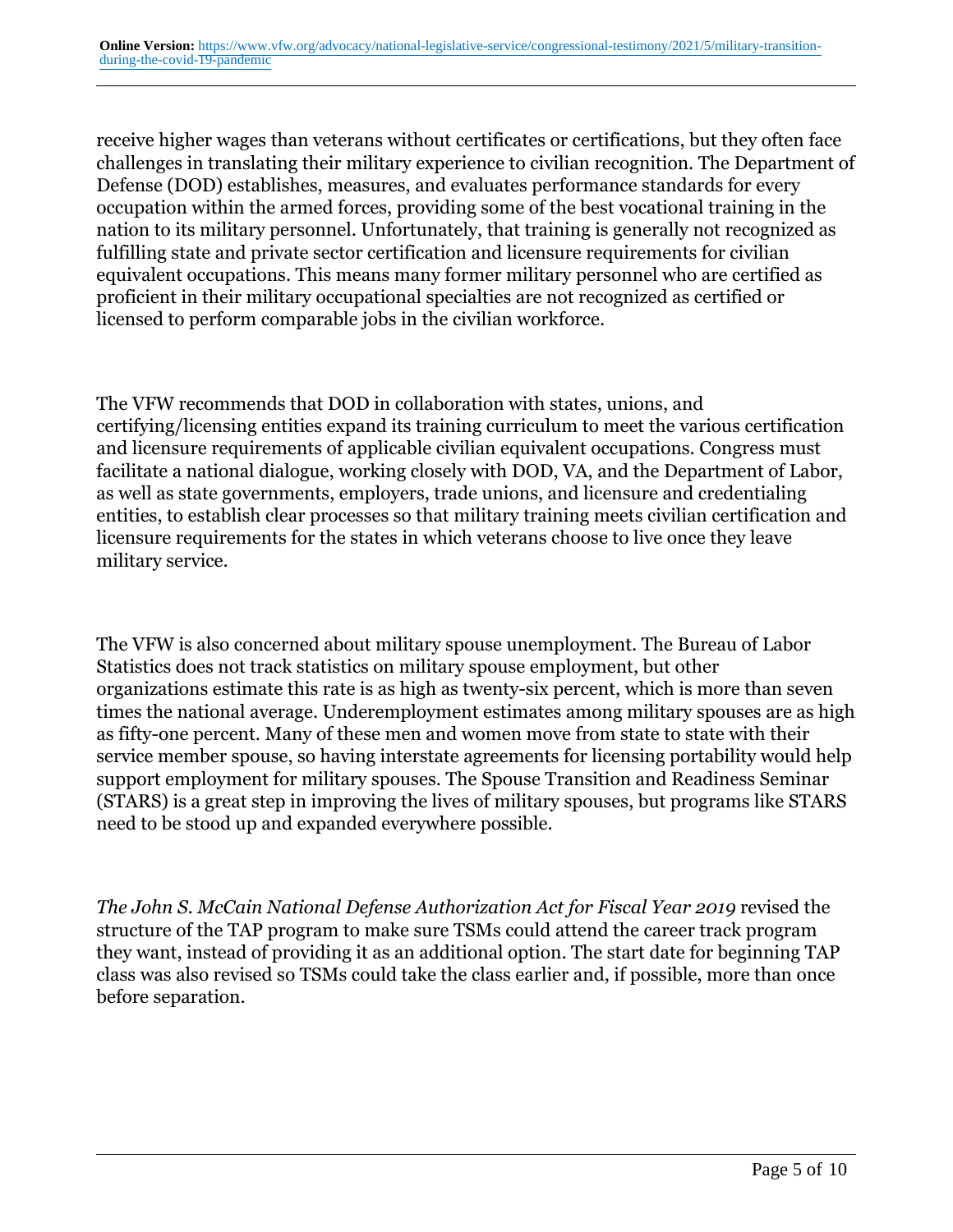Connecting TSMs to resources in the communities where they are relocating is an important step that should happen during TAP classes. Providing connections to organizations that offer employment training, education information, and financial or legal assistance is beneficial in a seamless transition and must be part of the TAP class so TSMs can begin to make these connections before they separate. TAP class cannot be the solution for every individual service member's employment or education goals after service. However, TAP can be the facilitator of information for these TSMs to make connections to resources within the communities into which they hope to transition.

## **Covid Specific TAP Issues**

In March 2020, the United States was unprepared for the new and fast-spreading COVID-19 virus. In response, we witnessed TAP offices hurriedly shutting down and furloughing VA benefits advisors who were contract employees. This left transitioning service members scrambling to adapt to a national crisis and changing environment in the midst of their exit from the military. While our great military services did a fantastic job adapting to the COVID-19 pandemic by maintaining national defense and the well-being of the service members, the garrison support's response was sorely inadequate. They chose to just shut down.

From what we witnessed, there was no well-vetted plan in place for this situation. The TAP program responded by initially directing service members to the Joint Knowledge Online (JKO) portal for completion of TAP. JKO requires a Common Access Card, which family members do not have. Later it was moved to the computer-based training classes on a public site, [https:http://tapevents.org/courses.](https:http://tapevents.org/courses) This change to the .org site allowed family members to access the computer-based training courses as the pandemic shutdown continued. The VFW believes that moving forward, any online TAP resources should always be hosted on a public-facing website so service members, families, and veterans can access this vital information at all times.

The information we received from service members during this critical time of transition was that once they were finally directed to the computer-based training, they found it was training just to check the box. The value was greatly diminished through computer-based training, which is not the same as a virtual live presentation. There is no interaction in computer-based training as it is all automated, whereas a virtual live presentation allows for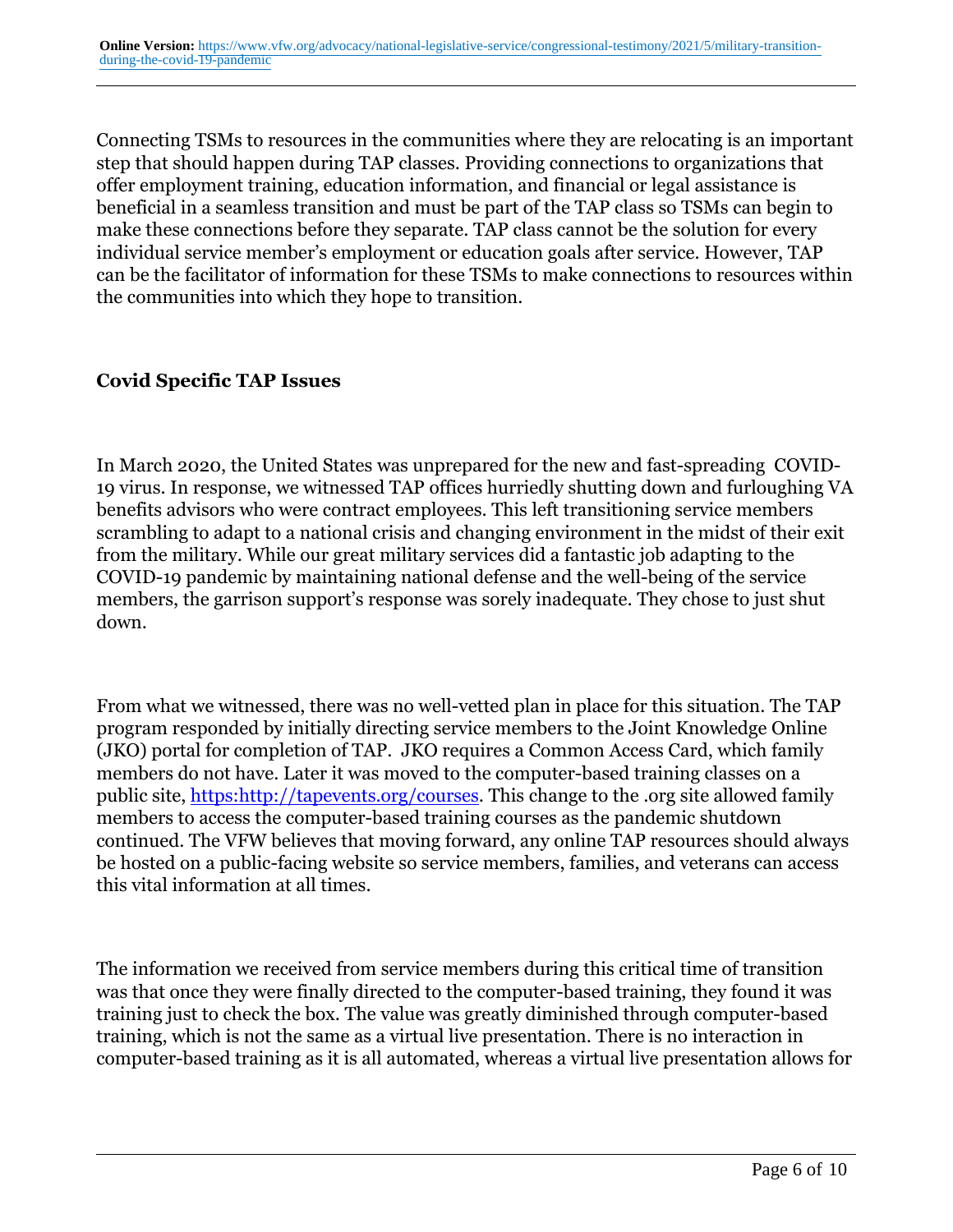interaction and questions. The VFW believes any online TAP training moving forward should always be a virtual live format.

Computer-based training courses are non-interactive and do not facilitate an enriched learning environment. This is extremely important during the critical transition time and can impact the success or failure of service members integrating into civilian society. Imagine your transition place of duty is in front of a computer screen for 330 minutes of non-interactive computer training for "Employment Fundamentals of Career Transition," 240 minutes of eye-glazing screen activity in "VA Benefits and Services" or 630 minutes of mind-numbing "Employment Track: Employment Workshop."

By contrast, the VFW pre-discharge claims representatives transitioned into the COVID-19 pandemic without missing a beat. Even though our representatives were forced into a telework environment, they continued to assist transitioning service members with their VA pre-discharge claims. Our representatives had the necessary equipment prior to the pandemic and were already well-versed in the electronic submissions of claims. The DoD Secure Access File Exchange portal was operational for secure transfer of documents between service members and VFW claims representatives. During the first full month of the pandemic, April 2020, our pre-discharge claims representatives submitted nearly 800 claims. The next month was about the same. Even though our physical locations were closed, we never shut down our service to our warriors.

It was a significant issue for us that our host and hub of interaction with service members was not operational. TAP offices were closed and many service members believed our services were closed as well, which was far from reality. Where we were allowed, we posted signs with our contact information on the doors of TAP offices and buildings that were shutting down. Many service members who called or emailed us expressed frustration and anxiety that TAP was closed, VA benefits advisors were gone, and they did not know who could assist with their VA claims. They were relieved to find out we were fully functional with no issues assisting and submitting claims to VA.

Initially, two of our offices engaged with the bases they support to offer assistance for TSMs. Joint Base Andrews, Maryland, Military and Family Support Center was one of the first to come online with live virtual TAP classes. Naval Support Activity Annapolis Fleet and Family Support Center followed shortly after Joint Base Andrews. They quickly integrated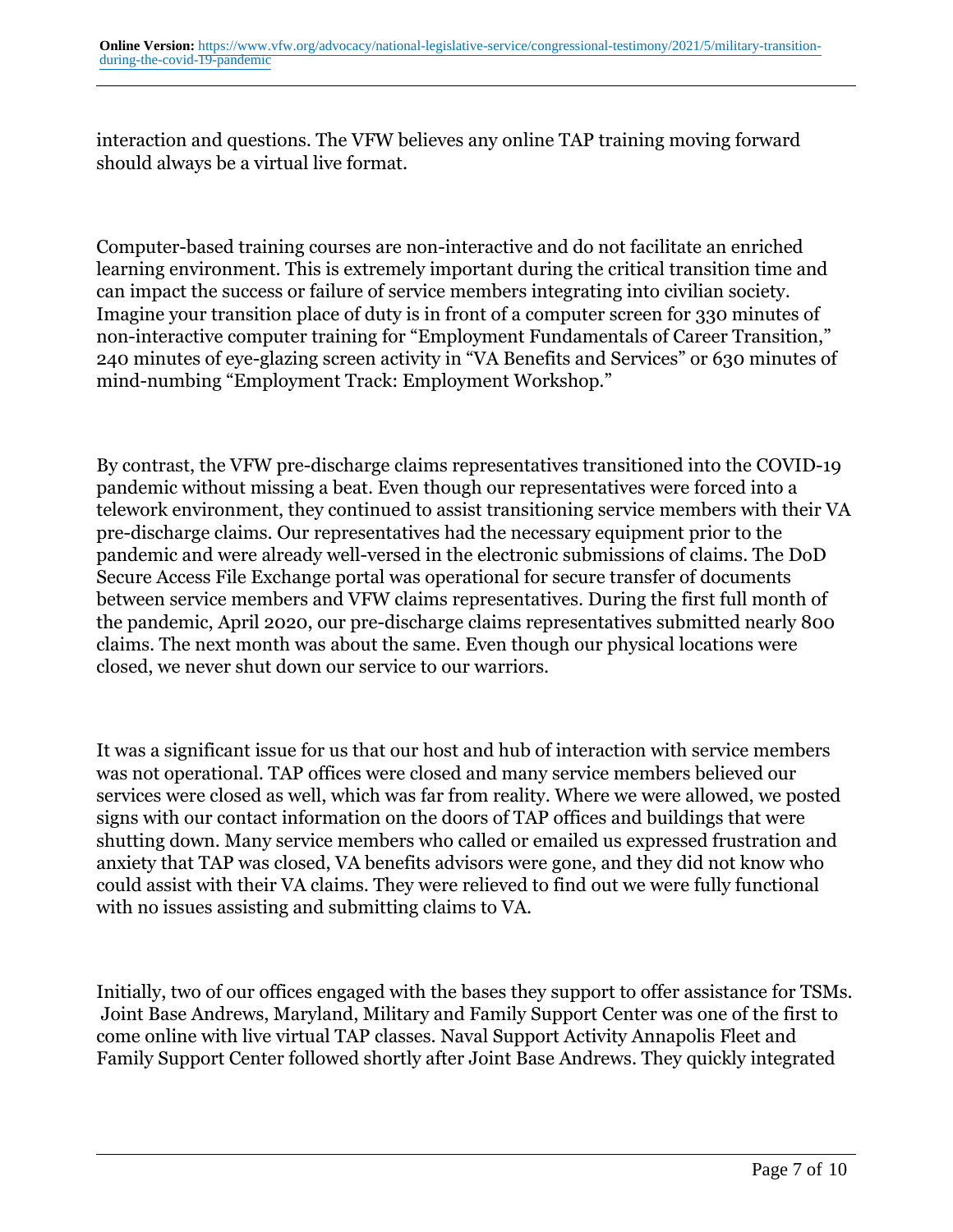the VFW into their virtual TAP classes to discuss the VA claims process because the VA benefits advisors were noticeably absent.

Over the past year we have officially been integrated into the TAP curriculum at other locations to provide VA benefits briefings because the instructors were no longer there. Our BDD representatives provided full time instruction of VA benefits at Nellis Air Force Base, Nevada; Joint Base Myer, Virginia; Joint Base Andrews, Maryland; Naval Support Activity Washington, D.C. (Navy Yard); Joint Base Anacostia-Bolling, D.C.; Naval Support Activity Annapolis, Maryland; Camp Lejeune, North Carolina; General Officer TAP classes (Pentagon)Washington, D.C.

We were also asked to provide supplemental instruction at other bases around the country. At Camp Pendleton, California, VFW representatives briefed during the new Spouse Transition and Readiness Seminar. In San Diego, representatives briefed at the Veterans Transition Service. At Joint Base Lewis-McChord, Washington, representatives briefed the Navy Reserve quarterly. And at Norfolk, Virginia, VFW representatives provided benefits briefings along with the USO Pathfinders Program.

Eventually we had other TAP offices bring back some workforce to provide virtual TAP assistance and several contacted our representatives to brief in their classes and take questions. The General Officer TAP programs also reached out to us to brief. We heard several comments about how service members were directed to the non-interactive, computer-based training for VA benefits, but there was too much information and no way to follow up with questions. We provided live interaction that was, and is, necessary.

We also have had service members from across the country and around the world reach out to us to request assistance with their VA claims and help understanding the process because their local offices were either shut down or did not have the resources to assist. We have assisted service members in Germany, Belgium, Italy, Korea, and around the country during the COVID-19 pandemic. We may have been forced to temporarily close our physical doors at TAP sites, but we have never shut down our operation.

Now we are at a crossroads for the TAP program with several of the offices still closed. As we emerge from this pandemic, TSMs hope to experience a robust assistance program. We believe it is extremely important for TAP offices to integrate accredited veteran service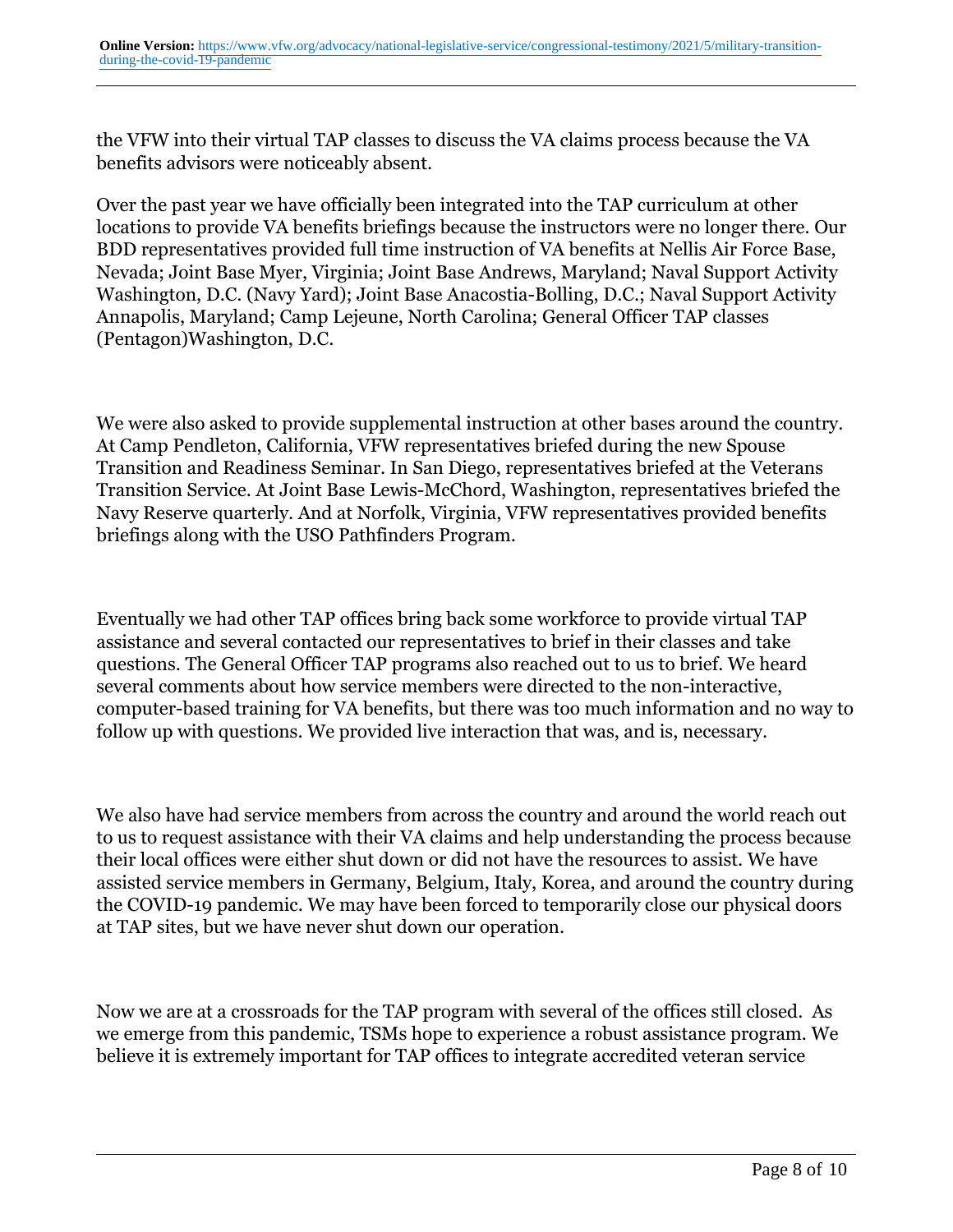officers (VSOs) into their operations, not as a third-party entity but as an integral part of the team. TAP offices need to welcome and embrace the partnership and knowledge the accredited VSOs bring to their teams. We are an additional and very important resource and partner. The best option is to have an accredited VSO in the TAP office on location at the installation.

Chairman Levin, Ranking Member Moore, this concludes my testimony. I am prepared to answer any questions you or the subcommittee members may have.

## **Information Required by Rule XI2(g)(4) of the House of Representatives**

Pursuant to Rule XI2(g)(4) of the House of Representatives, the VFW has not received any federal grants in Fiscal Year 2021, nor has it received any federal grants in the two previous Fiscal Years.

The VFW has not received payments or contracts from any foreign governments in the current year or preceding two calendar years.